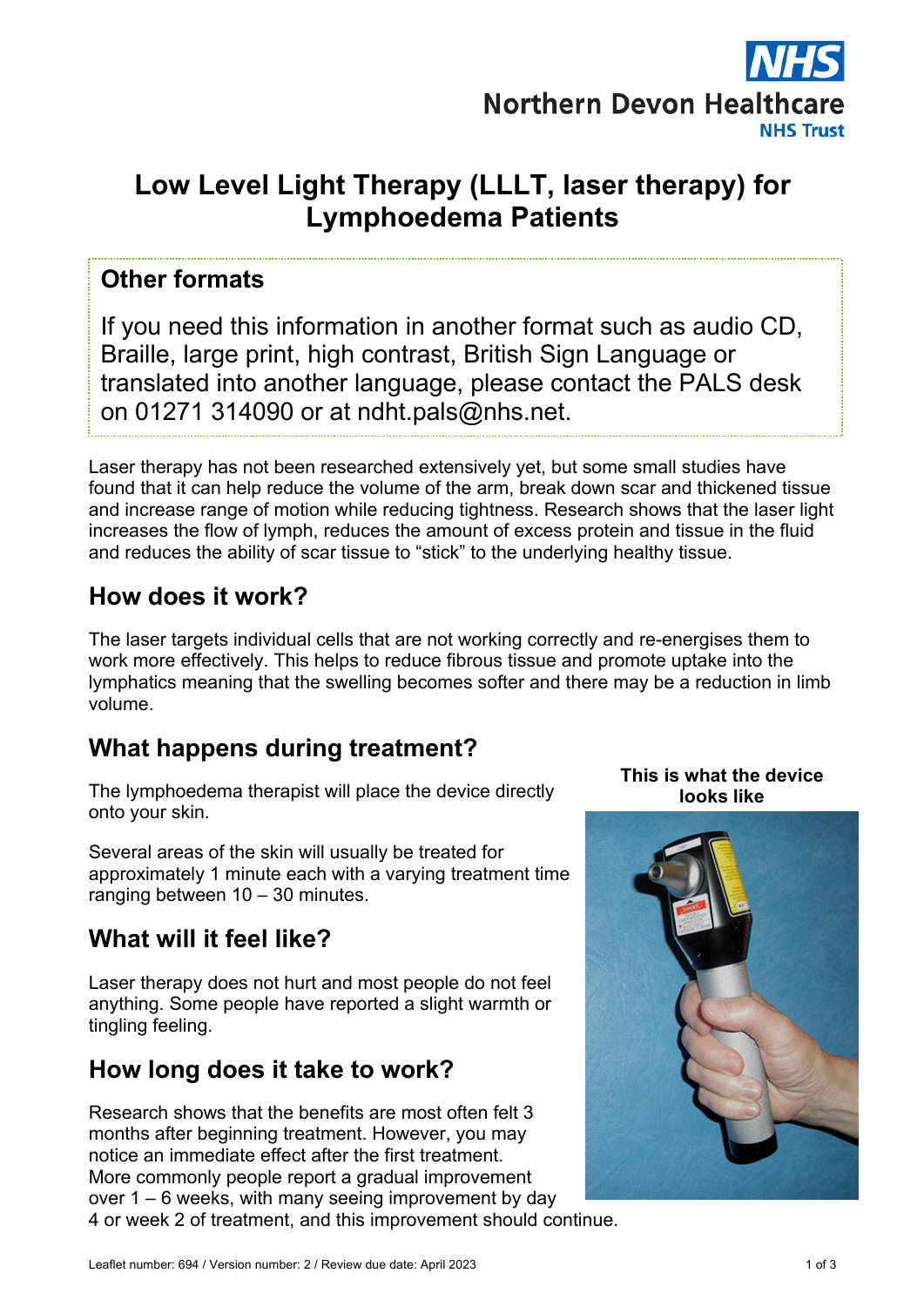# **Does it work well with other treatments?**

Yes. Laser therapy works well in conjunction with other aspects of care such as compression, Intermittent Pneumatic Compression (IPC) and Manual Lymphatic Drainage (MLD).

### **Does laser therapy work for everyone?**

It does not work for some people. Your therapist will evaluate your treatment response and stop it if there is no improvement.

# **Caution**

As with other lymphoedema treatments it's never a good idea to try to use a laser therapy device on your own. There are low-level laser devices available online and marketed directly to consumers. However, attempting to use them on your own could make your lymphoedema worse. Only work with a lymphoedema therapist who has been trained in using low-level laser therapy as part of the overall treatment plan.

# **Further information**

North Devon Lymphoedema Service Tel: 01271 341551

Breast Cancer Care – www.breastcancercare.org.uk

British Lymphology Society − www.lymphoedema.org/bls

Lymphoedema Support Network – www.lymphoedema.org/lsn

Macmillan Cancer Relief – www.macmillan.org.uk

NHS Choices – www.nhs.uk/conditions/lymphoedema

# **References:**

*Treatments for lymphoedema*(2015) Available at:

www.breastcancercare.org.uk/information-support/facing-breast-cancer/going-throughtreatment-breast-cancer/side-effects/lymphoedema/treatments-lymphoedema (Accessed: 9 June 2016).

*Other ways of managing lymphoedema (2016) - information and support - Macmillan cancer support*. Available at: www.macmillan.org.uk/information-and-support/coping/sideeffects-and-symptoms/lymphoedema/other-ways-managing-lymphoedema.html#tcm:9- 3704 (Accessed: 9 June 2016).

Use and response to treatment using low level laser therapy (2009) Available at: www.hadhealth.com/pdf/casestudies/73-76%20Wigg%20laser.pdf (Accessed: 9 June 2016).